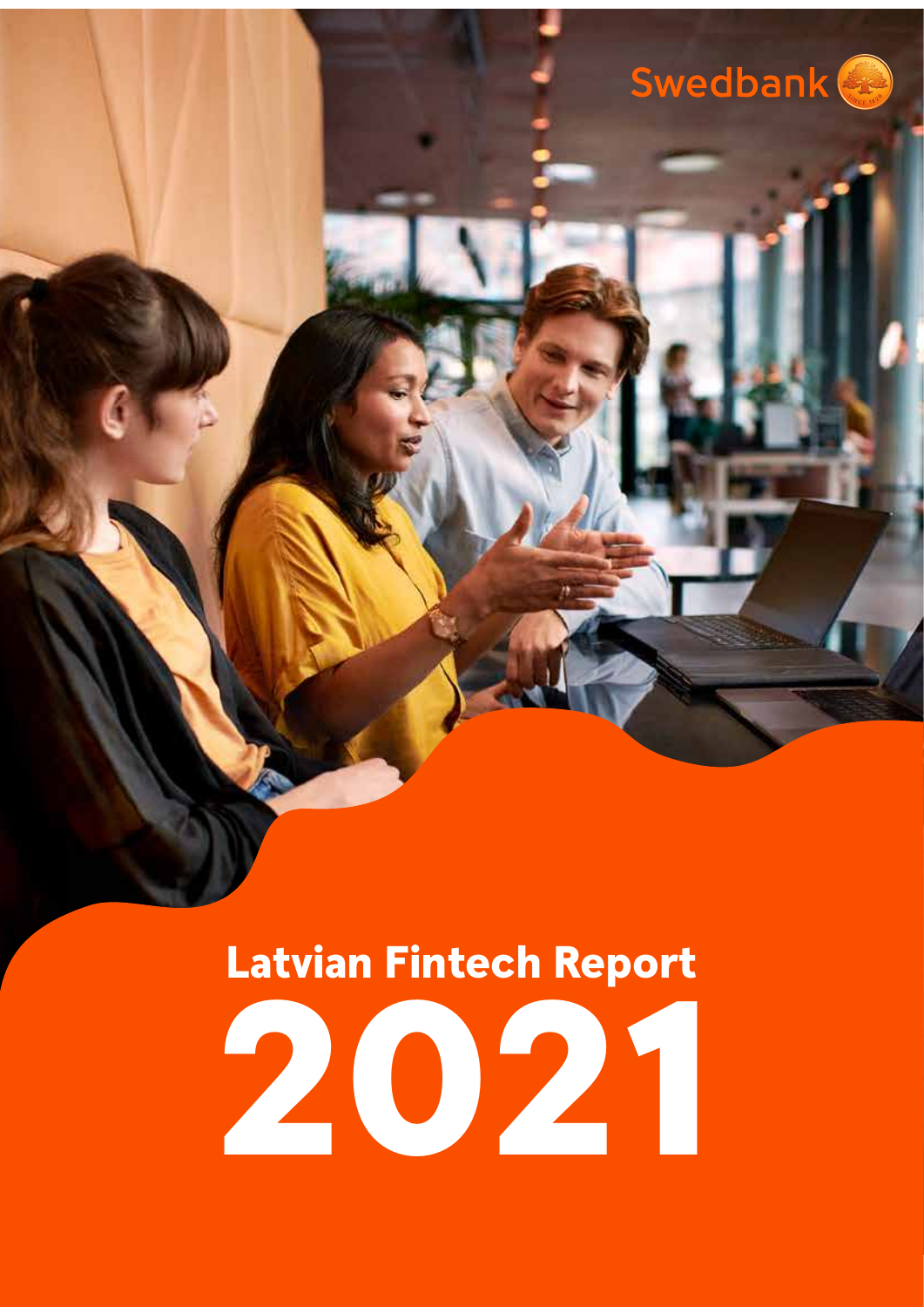### Content

- **01** INTRODUCTION
- **02** FINTECH LANDSCAPE IN 2021
- **03** SURVEY FINDINGS
- **04** FINTECH MAP
- **05** LATVIA IN FACTS AND FIGURES
- 06 STARTUP ECOSYSTEM
- 07 SATE SUPPORT
- **08** INVESTMENT LANDSCAPE
- 09 INFRASTRUCTURE & REGULATION
- **10** PARTICIPATING STARTUPS

# Introduction 01



Reinis Rubenis Swedbank Latvia CEO "This is our second Fintech report, where we attempt to take stock of the status quo, both in figures and in attitudes within the sector. Against the backdrop of the last year's data, we have also tried to discern tendencies and trends – where do the market players stand today in comparison with the year before? How has the landscape changed, and what could we infer form that? In other words, we try to listen and analyse.

In recent years financial sector in Latvia has achieved a lot in terms of speed, transparency and ability to innovate and implement change quickly and at a necessary scale. For instance, currently more than 50 licensed tech companies are given access to Swedbank payments, accounts, and currency exchange APIs in four of our local markets, initiating more than half a million transactions a month. The concept of an open cooperation platform is also used to expand the services available to the bank's clients.

**Fintech innovations can solve the most important issues that companies are facing nowadays – the increasing demands on scale, speed and transparency.** 

While Latvian Fintech industry has proven to be highly competitive, there are certain challenges that we must acknowledge and, putting our heads together, try to tackle in order to compete globally. As we see from the survey, the Fintech sector is dominated by small but powerful teams while the banking sector needs Fintech solutions of a bigger scale. As a step in this collaborative direction, Swedbank opened the first ever Fintech accelerator in the Baltics, which we hope will contribute to a much faster growth of the local Fintech field."

Report by Swedbank Latvia **In partnership with Helve** 



**Helve**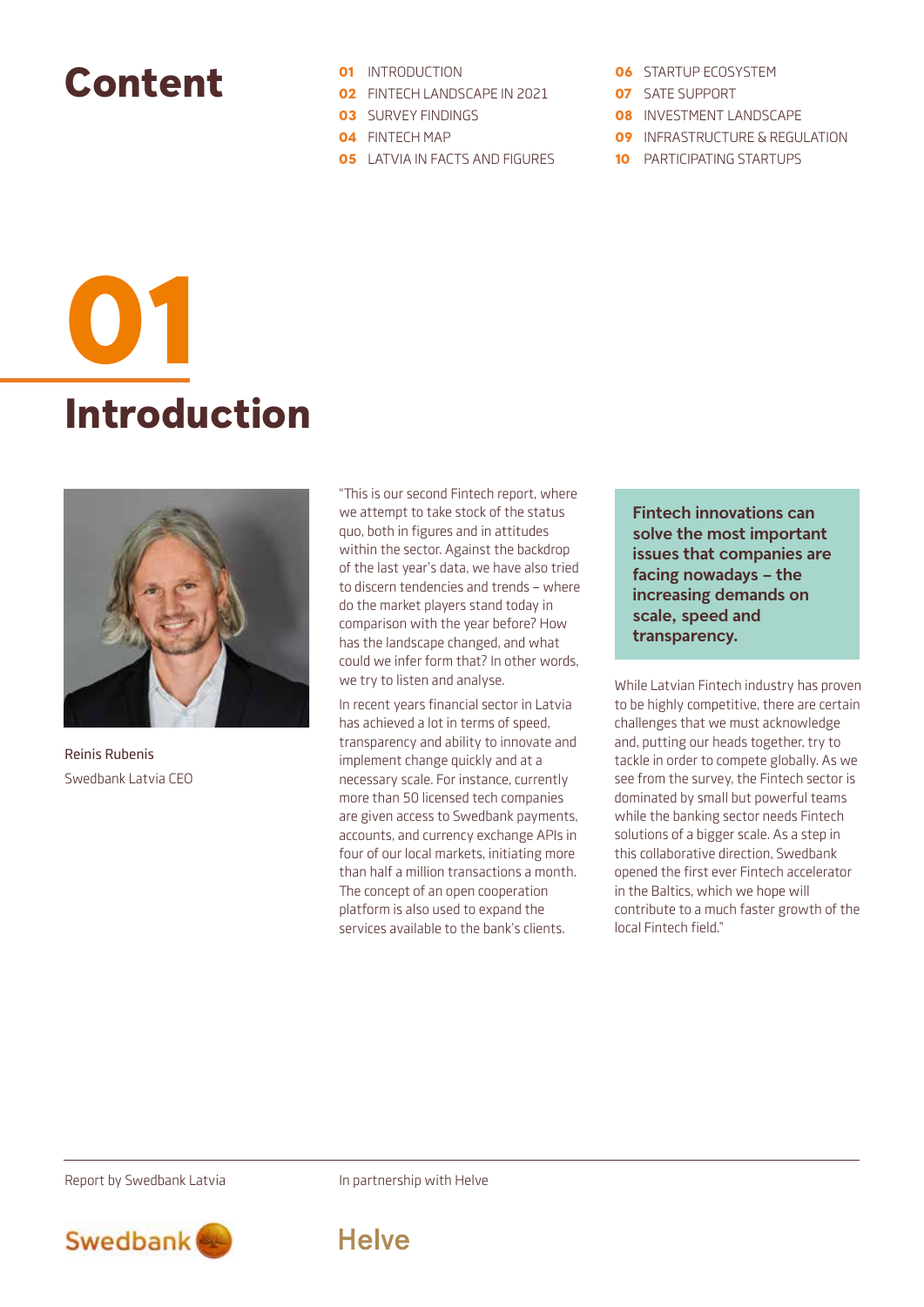Fintech Landscape in 2021 02

#### About the report

At the core of each developed country is a strong and well-built financial industry. Latvia is known for consistently improving its financial system, which helped achieve a huge milestone in 2021. In January, Index Venture ranked Latvia as the most "startup-friendly" country in Europe, along with our neighbors Estonia and Lithuania. The finance industry has been lucky enough to grow the number of active Fintech companies registered in Latvia, which increased from 91 to 118. This growth is a considerable achievement taking into account restrictions and uncertainties brought by the Covid-19 pandemic that proves the potential of the industry.

Taking into account the central role of Fintech in the Latvian finance industry, Swedbank Latvia partnered with Startin.lv, LIAA, Change Ventures, FKTK, Latvijas Banka for a second in-depth survey of active companies in Latvia to discover the up-to-date situation in the industry. Startups participating in the survey are based in Latvia and operating in the Fintech industry. Thirty-nine startups of different sizes participated in the study, which is almost 32% of the entire field. The majority of the surveyed companies are founded relatively recently, mostly around 2016-2019, with 2019 standing out as the peak year of establishment. Startups reflected on

their current and future challenges, opportunities, and overall evaluation of the situation in the Fintech industry with a fresh view. Therefore, these findings can be used to evaluate what needs to be done to help new companies enter the Fintech industry and operate there more easily. This is the second report created about the Fintech landscape in Latvia, which allows gathering even more valuable insights across various points in time, thus creating a bigger picture of the Latvian Fintech industry by including all noteworthy trends compared to Latvian Fintech report 2020.

#### Fintech in Latvia

Latvian startup infrastructure consists of 400+ registered startups<sup>1</sup> out of which approximately one third operates in Fintech. Alongside such internationally acclaimed companies as Mintos, Creamfinance, Twino, Bitfury, 4Finance, there are new up-and-running players –

Fintelligence, Snapio, BeeSage, CellboxLabs, and others. Among the highest recent achievements in Latvian Fintech was the fact that one of the locally based companies, Sun Finance, was ranked the second fastest growing Fintech in Europe by the Financial Times in its 1000 Europe's Fastest Growing Companies in 2021. It shows that, within the Latvian start-up landscape, Fintech companies are frontrunners in terms of scale, performance and adaptability to the global market needs, increasing the competitiveness of the Fintech sector.



#### No. of Fintech in Latvia

**1** https://www.liaa.gov.lv/en/invest-latvia/start-ecosystem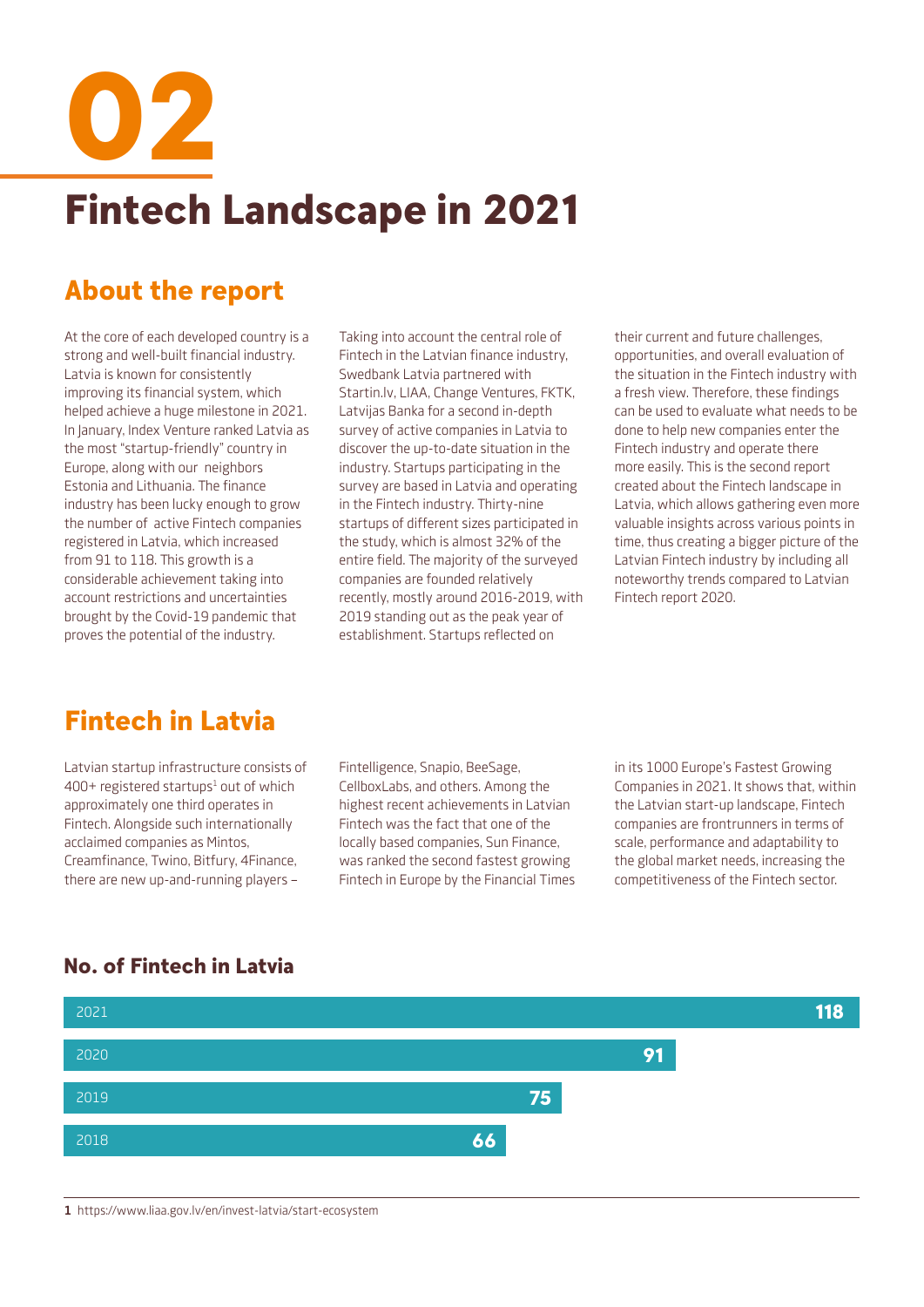

#### Business segments & models

segments are payments & remittance, financial software, and online investments compared to 2020 when payments & remittance, lending (SMEs & Corporate) and Online Investments & P2P were top segments. Segments that have become more widespread in 2021 are Regtech & Identity and Analytics & Big Data. The simultaneous decrease of lending and the upsurge of Regtech might not be accidental. As per definition, Regtech offers IT-driven regulatory solutions for the financial sector in terms of regulation, helping to combat money laundering and other fraudulent activities that the financial sector is exposed to. Owing to the recent adoption of much stricter AML regulation in Latvia and, increasingly, on a broader European level, this relatively new Fintech subsegment might be here to stay.

#### In 2021, the most widespread business **Latvian Fintech companies by segment**



Local Fintech companies try to maximise their gains by combining both business-tobusiness (B2B) and business-to-consumer (B2C) operation models. The second preferred working mode is pure B2B. Business-to-business-to-consumer (B2B2C), is gradually losing its ground whereas pure B2C has slightly increased.



#### Business Models Preferred partnership with financial institutions (FI)

The attitude towards partnership with traditional financial institutions have significantly changed, leaning more towards cooperation. Fintech companies view banks as either potential distribution channels and business partners or as customers. The role of traditional finance as a source of funding or a generous provider of testing platforms (in the form of POC or pilot trials) is diminishing while the share of those respondents not interested in partnership altogether has fallen. In other words, Fintechs do want to cooperate, but on an equal footing.

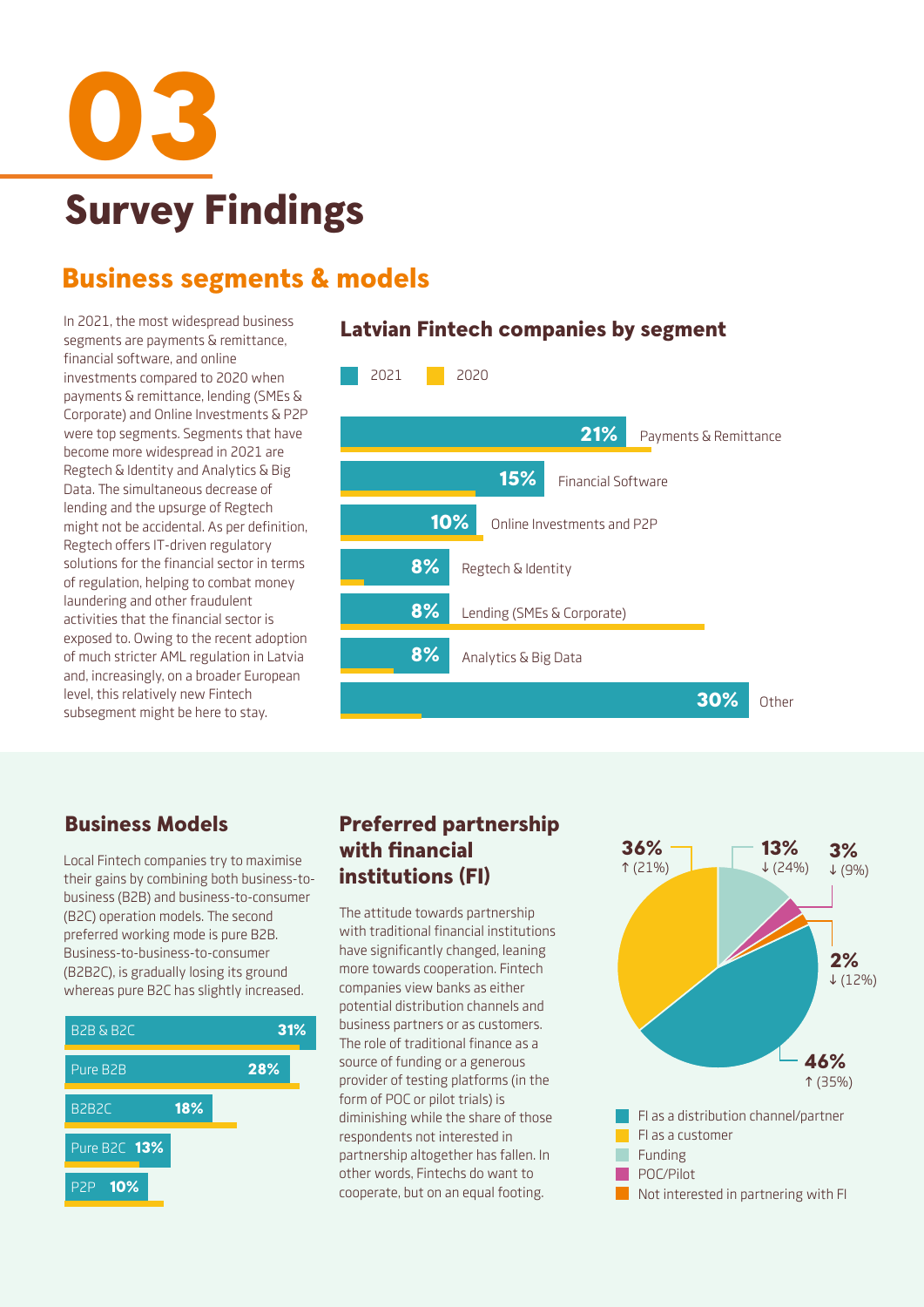#### Target markets

Market orientation remains largely Europe-centred. Asia-Pacific region becomes more attractive while the African market remains unexplored, which despite its intriguing potential is probably too hard of a nut to crack from the Baltics.



#### Funding & revenue

Most of the companies find themselves at the post-revenue stage, even slightly more so than the year before. The share of seed-funded companies has increased, while the share of the first-rounders (series A) in venture capital financing has declined. At the same time, a growing proportion of the companies are becoming self-reliant through their own revenues.

Fintech revenue growth turned slightly more moderate than anticipated in 2020, but still a good share managed to push over 700%. The most successful Fintech business segments in this respect seem to have been Payments & remittance, Lending (SMEs & Corporate), and Financial software. Most of the surveyed companies have managed to raise up to 100 000 EUR, but an equally impressive share (31%) – from 1 to 10 million EUR. 36% of the respondents aim for a 1-5 million EUR funding in the next round; 23% hope to attract over 5 million EUR, whereas 21% do not plan another round at all.

#### Median revenue growth in 2021



# development stage 76% 24% Post-revenue Pre-revenue

Company

#### How much funds have you raised so far?



#### Stage of funding



How much funding do you anticipate in the next round?

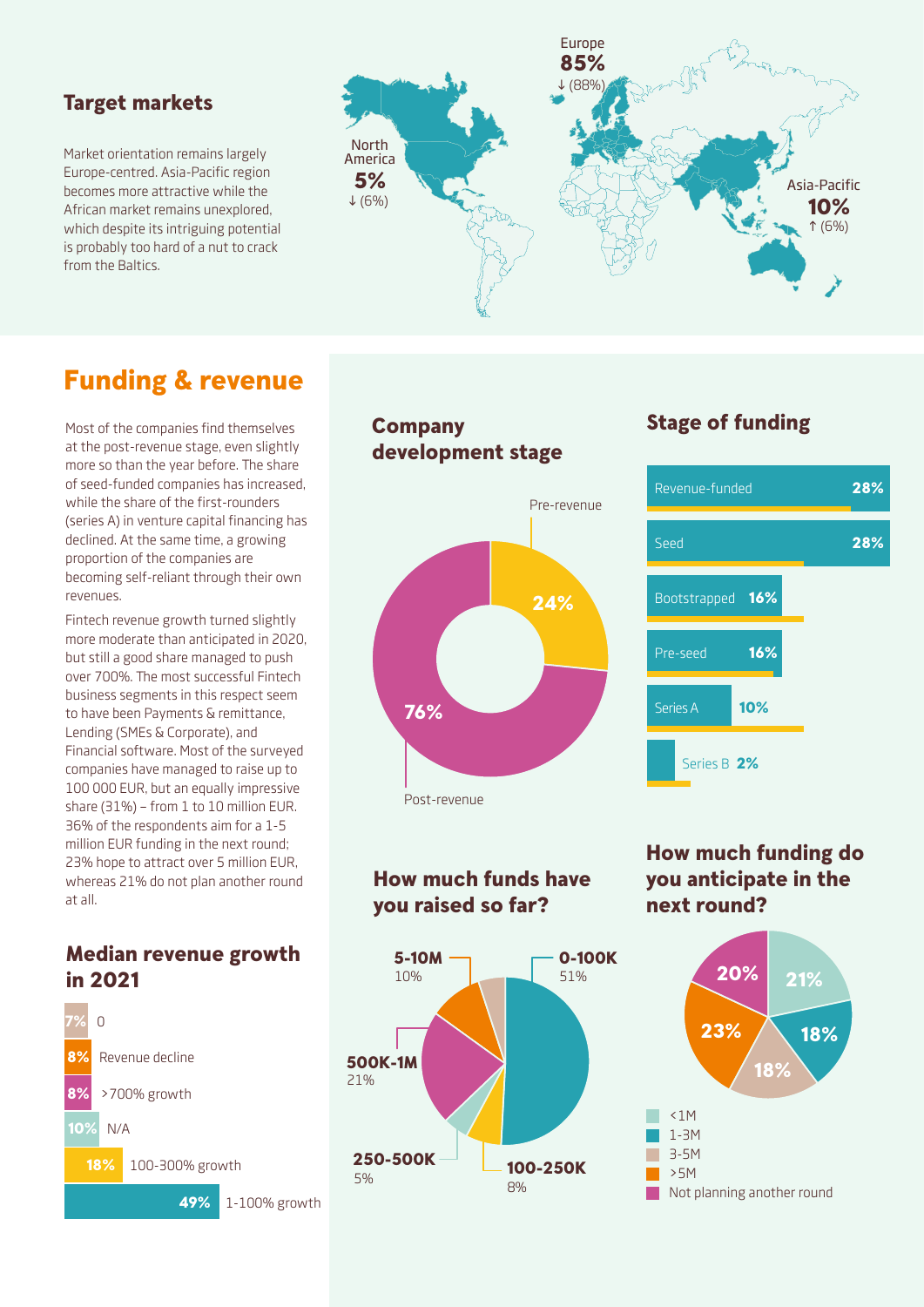#### Latvia as a host country

#### What was the main reason for choosing Latvia?

|                                  | 43%                     | Infrastructure and opportunities for innovation |
|----------------------------------|-------------------------|-------------------------------------------------|
| 36%                              | Ease of doing business  |                                                 |
| 20%<br>Friendly regulation       |                         |                                                 |
| 36%                              | Familial ties to Latvia |                                                 |
| 15%<br>Talent cost-effectiveness |                         |                                                 |
| 15%<br>Talent availability       |                         |                                                 |
| 7%<br>Government support         |                         |                                                 |
| 2%<br>Tax regulation             |                         |                                                 |

#### Please evaluate these aspects of government support and the regulatory environment in Latvia



Latvia's infrastructure and opportunities for innovation are still the main driver behind opting for Latvia as a host country for one's business. Ease of doing business, although losing in importance compared to the year before, is still the second important factor. Familial ties with Latvia, where it is either one's home country or the country of residence, also play a substantial role.

The appreciation of government support, on the other hand, has considerably decreased, and a similar trend can be noticed regarding legislative regulation and ease of doing business. Out of the national support measures available, Startup Latvia are the best, followed by the Blue-card Visa and Startup Visa programs. The Newcomer's program and the available sandboxes, however, need some improvement, judging from the answers.

Local talent pool is yet another growing challenge – its availability is decreasing, with the IT/Software developers by far topping the shortage list. According to the companies, it is not so much due to inadequate skills or exaggerated salary requirements but, quite simply, because of the sheer lack of people. The second most wanted professional group is compliance & AML experts along with business developers, although the latter – to a much lesser degree than before.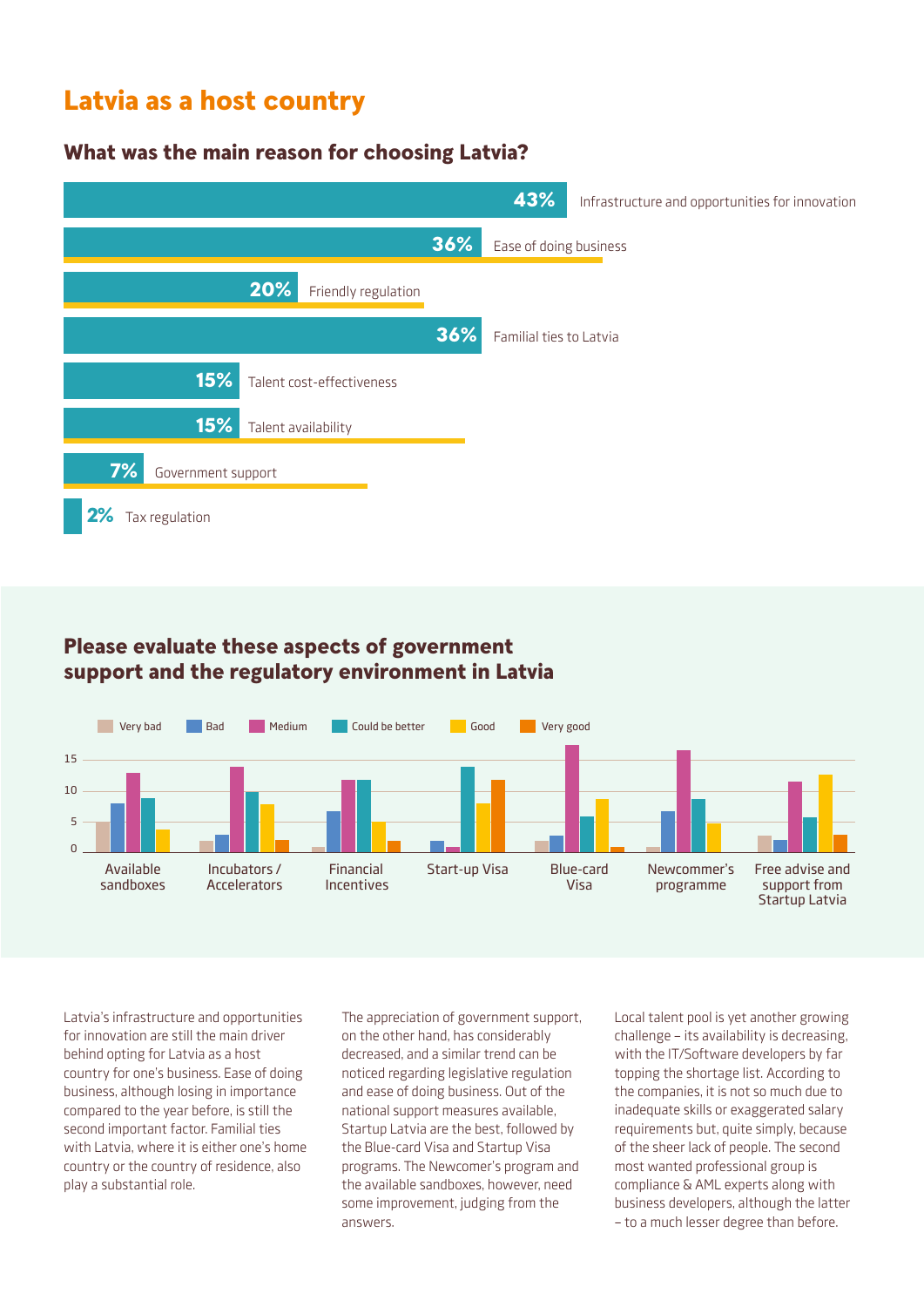#### Specialists most difficult to recruit in Latvia



#### Do you have international staff working on your Latvian team?

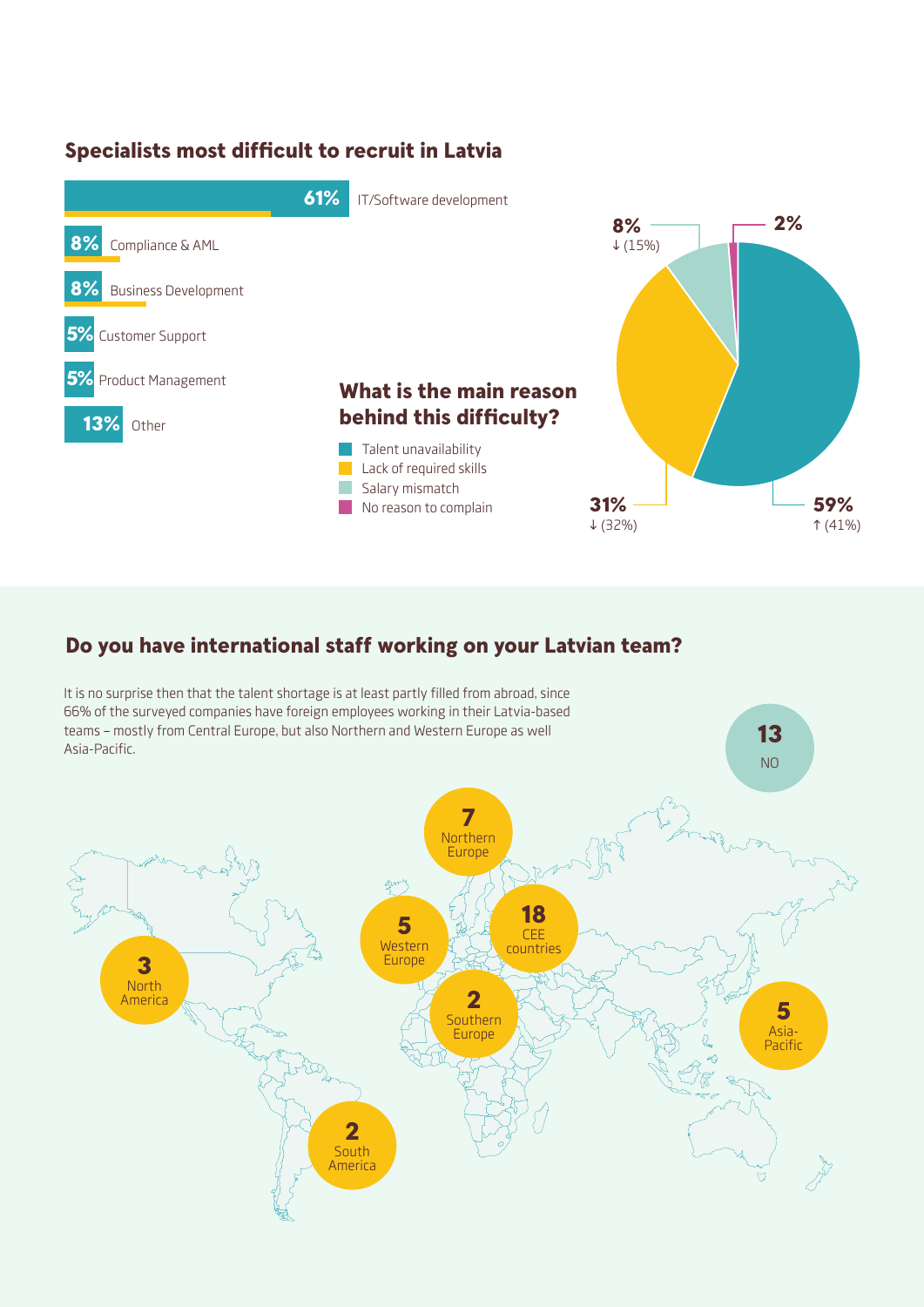#### FinTech teams

#### Team size in Latvia



Most of the locally registered Fintechs can be interpreted as small and micro-size companies even according to Latvian standards, as more than half of them consist of teams below 10. This could be explained by the comparatively young age of the companies, as well as the fact that most of them were established during the last five years, including the peak year of 2019. A comparison with the year before shows, however, that the teams have been expanding. While as much as 71% of the surveyed companies in 2020 were micro-teams of less than 10 people, now this proportion is down to 54%, while the rest employ 10-50 people and more.



 $\Omega$ 

2%

1-2

36%

#### Number of specialists recruited in Latvia

 $\downarrow$  (9%)  $\uparrow$  (23%)  $\downarrow$  (21%)  $\downarrow$  (21%)  $\uparrow$  (11%)  $\uparrow$  (6%)

5-10 10-20 20-50

13%

15% 15%

10%

>50 (9%)

2-5

8%



#### Gender split

(% of women in the company)

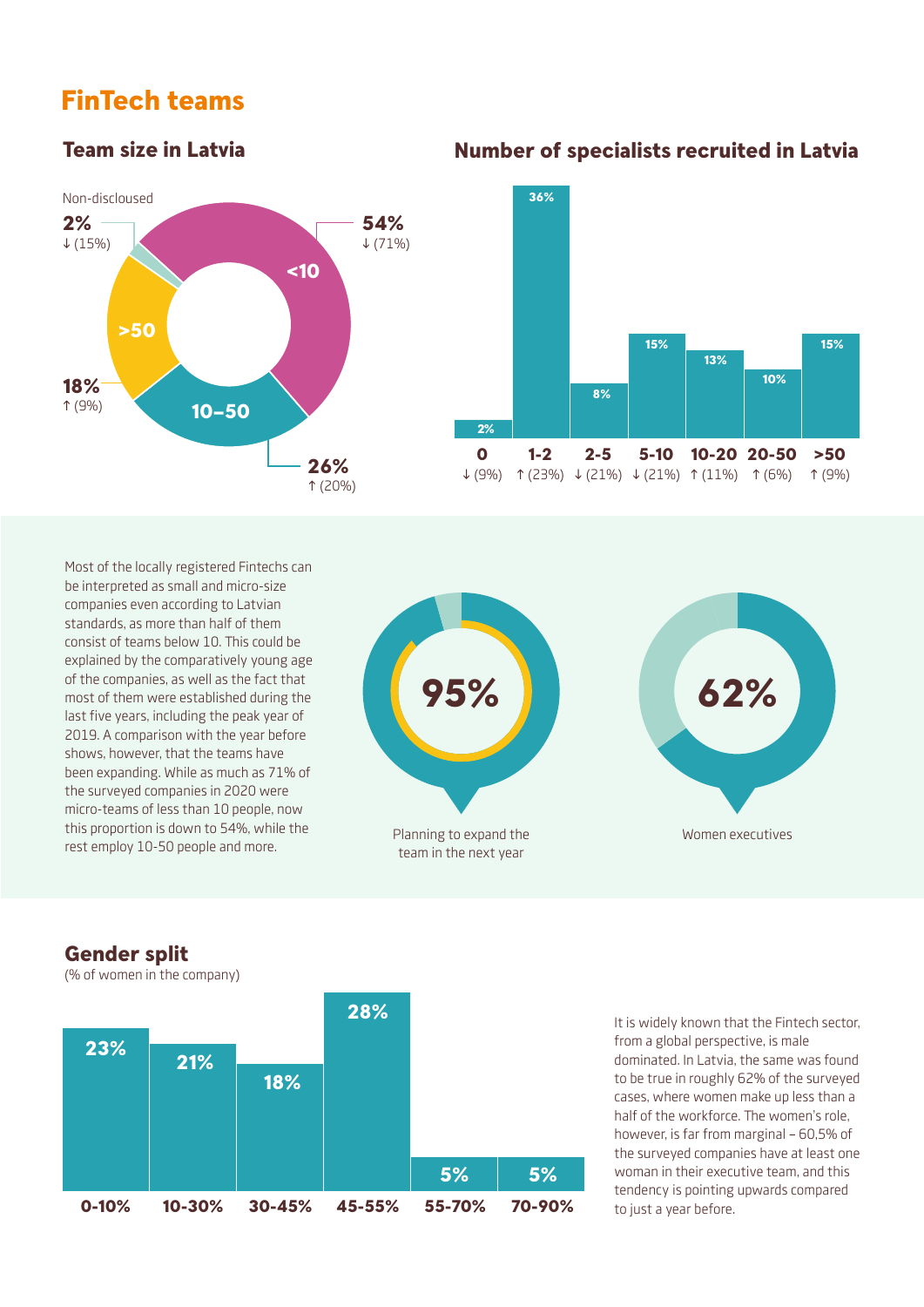#### 2020 in retrospect

Unsurprisingly, most of the companies were working remotely during the past year, with only a fraction of outliers staying true to the in-person work at the office. Obviously, it is hard to determine whether the remote work was necessitated by the Covid-19 pandemic, as the Fintech sector by its very nature is technology-reliant and unbound by

physical location, thus hardly needing any external pressure for relocating online.

The biggest challenges, anticipated by the survey respondents just a year ago, were indeed related to international expansion and difficulties in attracting qualified talent. What's more, market expansion and product/IT development turned out to be even bigger of a challenge than anticipated – probably at least partly due to Covid-19 and the ensuing restrictions, which had not been anticipated.

#### Remote work during the past year



Yes, most of the time



No, mostly in office

#### Key challenges in 2020

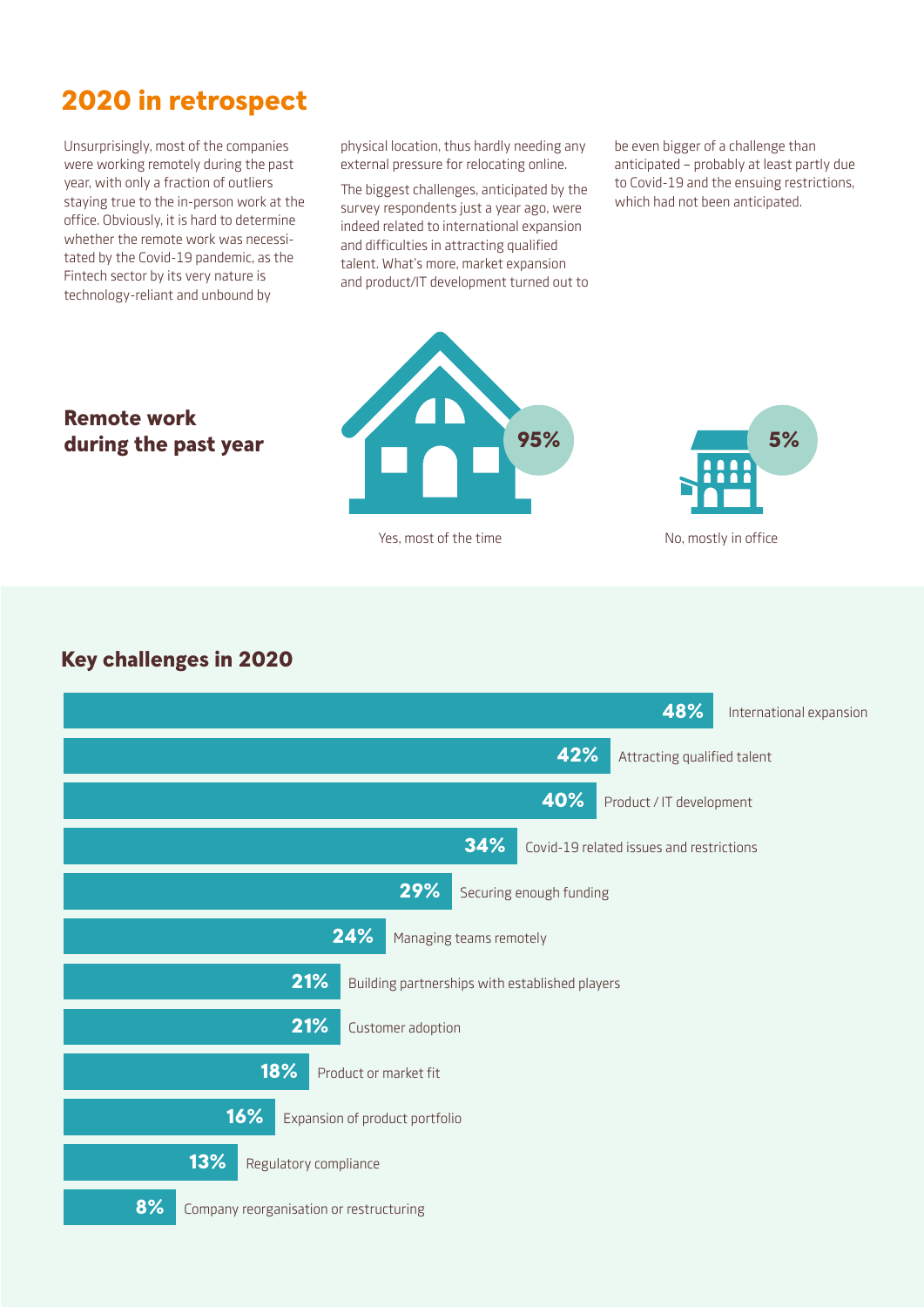#### Future outlook

Along with personal finance, the segment of Regtechs is viewed as the most promising in the near future, which corresponds to the latest developments observed in Europe. Open banking, although still holding a great deal of promise, has lost its future appeal fourfold compared to just a year ago.

Challenge-wise, the list remains familiar: international expansion, attracting talent, and product/IT development. Meeting regulatory demands is yet another concern, which is expected to play a much bigger part than before (compared to key challenges in 2020). At the same time, Covid-related restrictions are believed to subside considerably, at least in terms of their detrimental impact on the Fintech activities.

#### Where do you see the biggest opportunities for Fintech in the next 1-2 years?



#### Expected challenges in 2021/22



compared to key challenges during the past year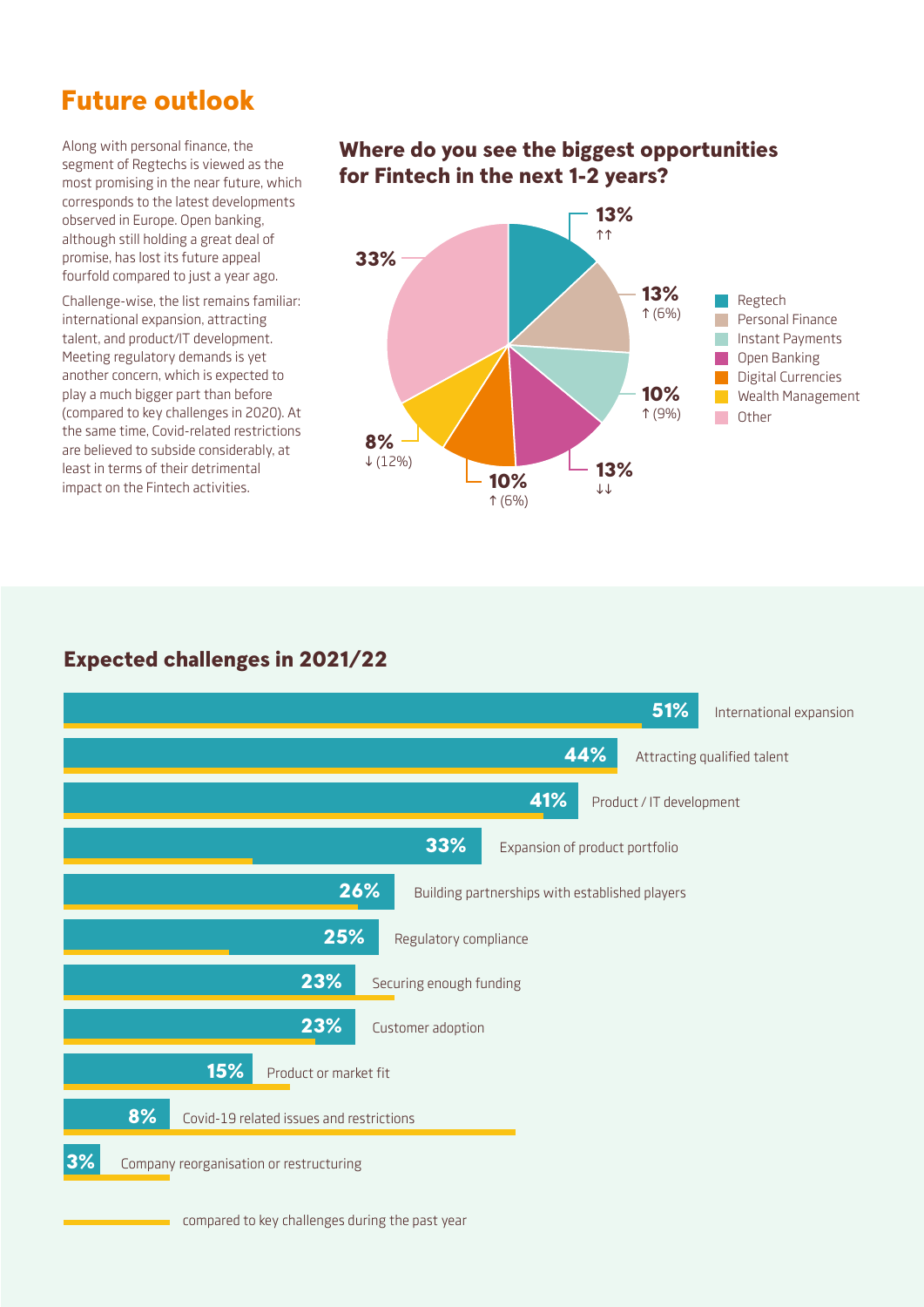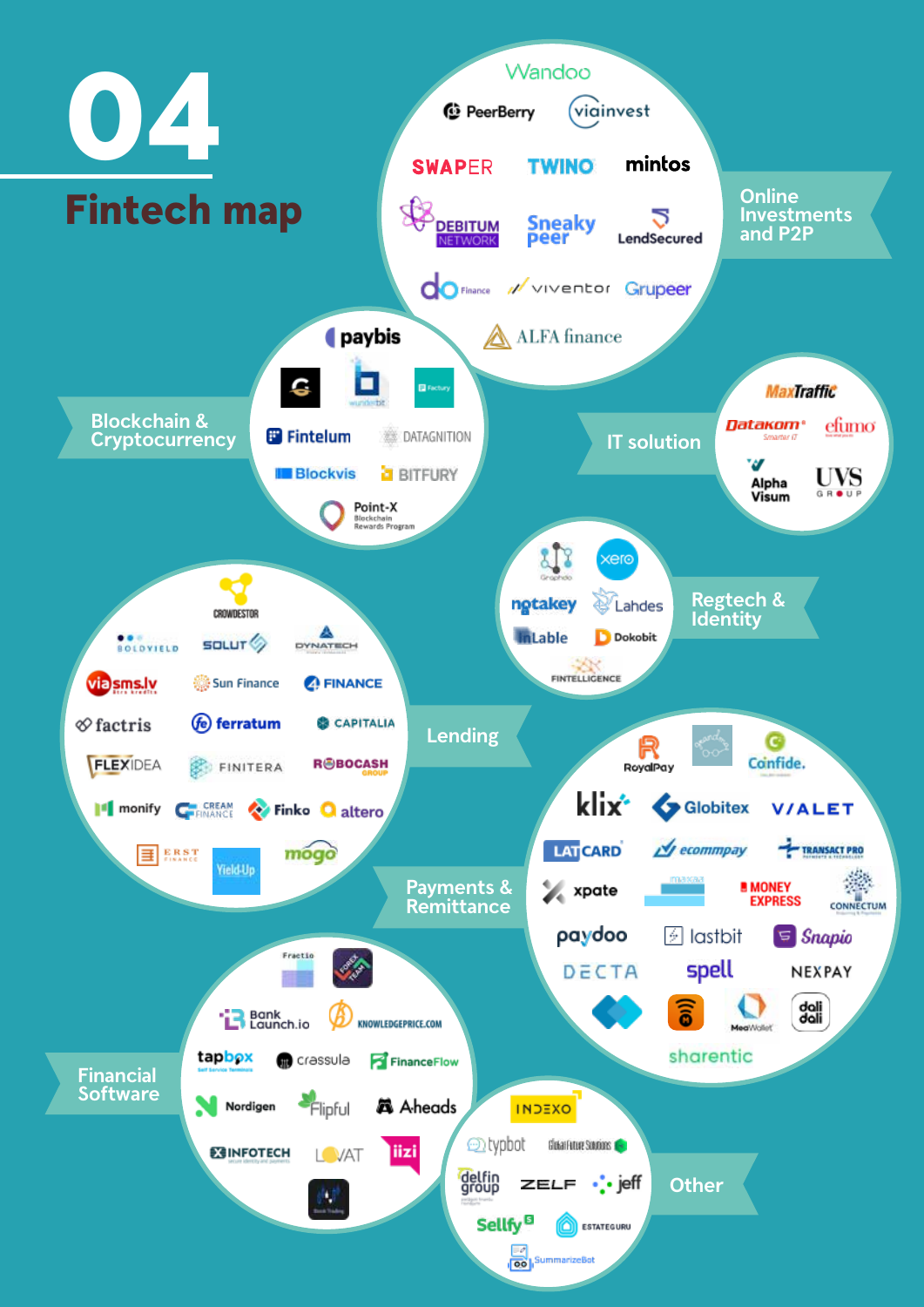Latvia in facts and figures 05

Latvia is comparatively small country yet Latvians can be extremely proud for ongoing measures that have been taken to improve regulations and business infrastructure. Efforts definitely have been successful as Latvia is now recognised as the best place for startups globally.

#### Credit ratings

**Fitch Ratings** A- (Outlook: Stable)

**Moody's** A3 (Outlook: Stable)

**Standard & Poor's** A+ (Outlook: Stable)

**R&I** A (Outlook: Stable)

#### Output in the Latvian economy is projected to increase by



Low interest rates in combination with several reforms the government plans to implement to help the economy to recover from the Covid 19 negative impact is also a unique opportunity to intensify green and digital transition.

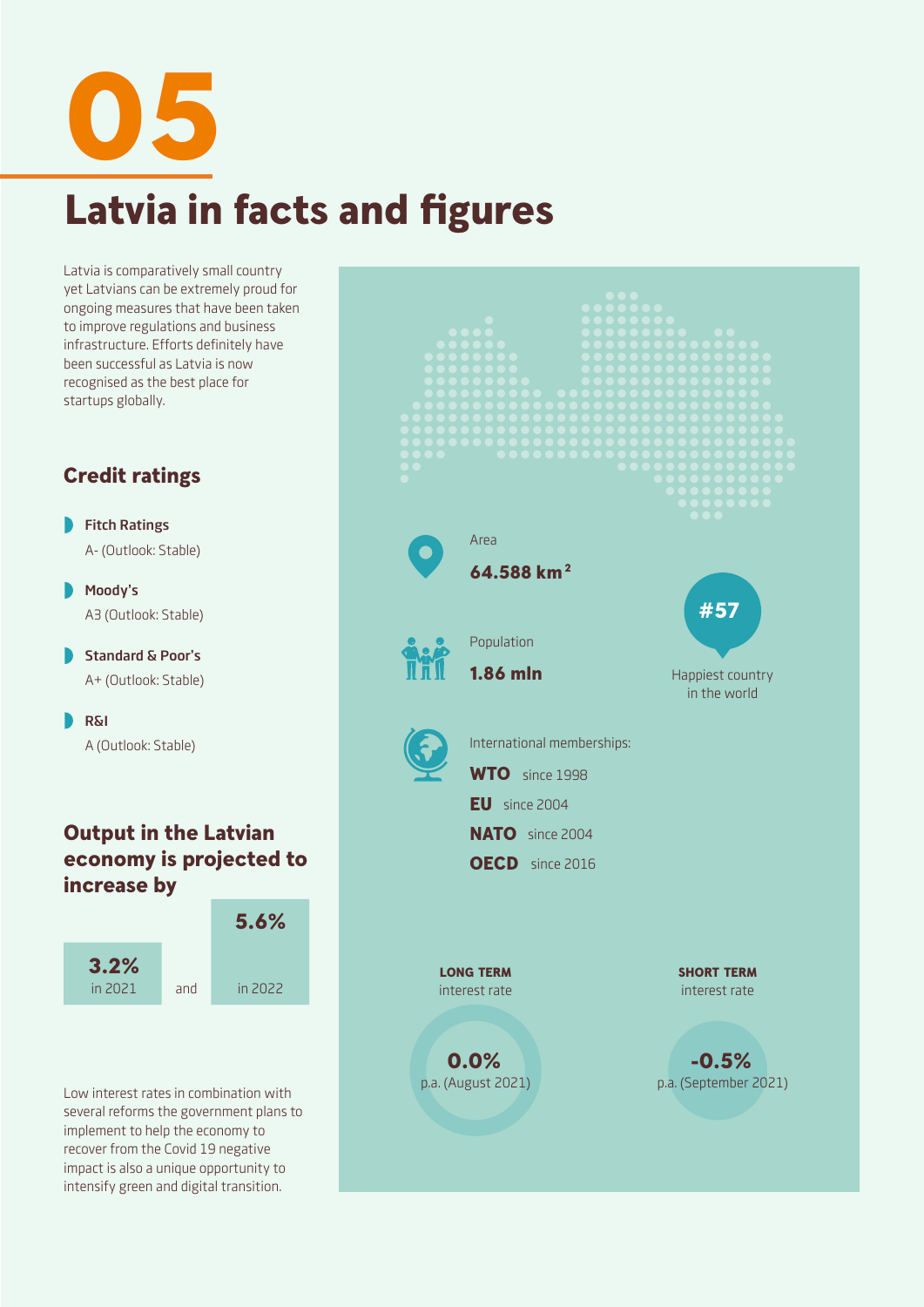06 Startup ecosystem

Swedbank is proud to be involved in the startup community. Over the recent years, we have been involved in several activities, helping the development of the startup ecosystem in Latvia. We are always looking for new ideas; we are ready to share our expertise and help create a supportive environment that is needed to develop groundbreaking solutions.

## hackathon

In 2020, open innovation management company Helve and Swedbank organized the sustainability hackathon Hack for the Future. It took place online and brought together over 300 technology enthusiasts and sustainability experts. The event's goal was to develop sustainability solutions for a better future. 30 teams made it to the final, and Adventums, a team that created a solution to reduce construction risks and improve the working environment on construction sites, were announced as the winners.

#### Cooperation with **TechChill**

Swedbank had a strong cooperation with TechChill for four years. Swedbank and TechChill have organized quite a few events together. For instance, the first Swedbank Seedtalks of 2021 revealed how acceleration programs could help startups stay true to their cause and help companies drive sustainability. Swedbank's team also provided valuable content about sustainability for TechChill 2021 conference.

#### Swedbank co-creation space

In 2018, Swedbank became a home for Europe's most experienced B2B startup accelerator, "Startup Wise Guys." While the accelerator operated in the Swedbank office building, it has been a space for numerous startups, which have grown to successful market-changing companies.

### Hack for the Future Sustainability accelerator Future Hub

To encourage open innovation that offers sustainable solutions and strives to create a better future, Swedbank Latvia partnered with the technology ecosystem's most active players Helve, Greentech Alliance & TechChill, established a new co-creation format sustainability accelerator Future Hub. The accelerator allowed ten selected GreenTech startups to co-create with leading enterprises in the Baltic market during the acceleration program from March to May 2021. These startups joined leading Baltic companies such as Swedbank Latvija, Latvenergo, Rimi Baltic, Orkla Latvija, and Riga City Council to develop solutions for their sustainability challenges.

As a sustainability and open innovation accelerator, Future Hub is the first of its kind in the Baltics. This has given us a unique opportunity to both encourage and facilitate open innovation practices in market-leading enterprises and also demonstrate that sustainability can and, in many cases, should be tackled with innovation and the help of startups in particular. The remarkably high interest from startups from all over the globe indicates that startups are genuinely eager to work with the Baltic enterprises and explore the market itself. We are thrilled to see Baltic market leaders match this demand and propose relevant and forward-looking challenges for these startups. Being open to solving their sustainability challenges with the help of startups is brave and example-setting action that we hope inspires others to follow.

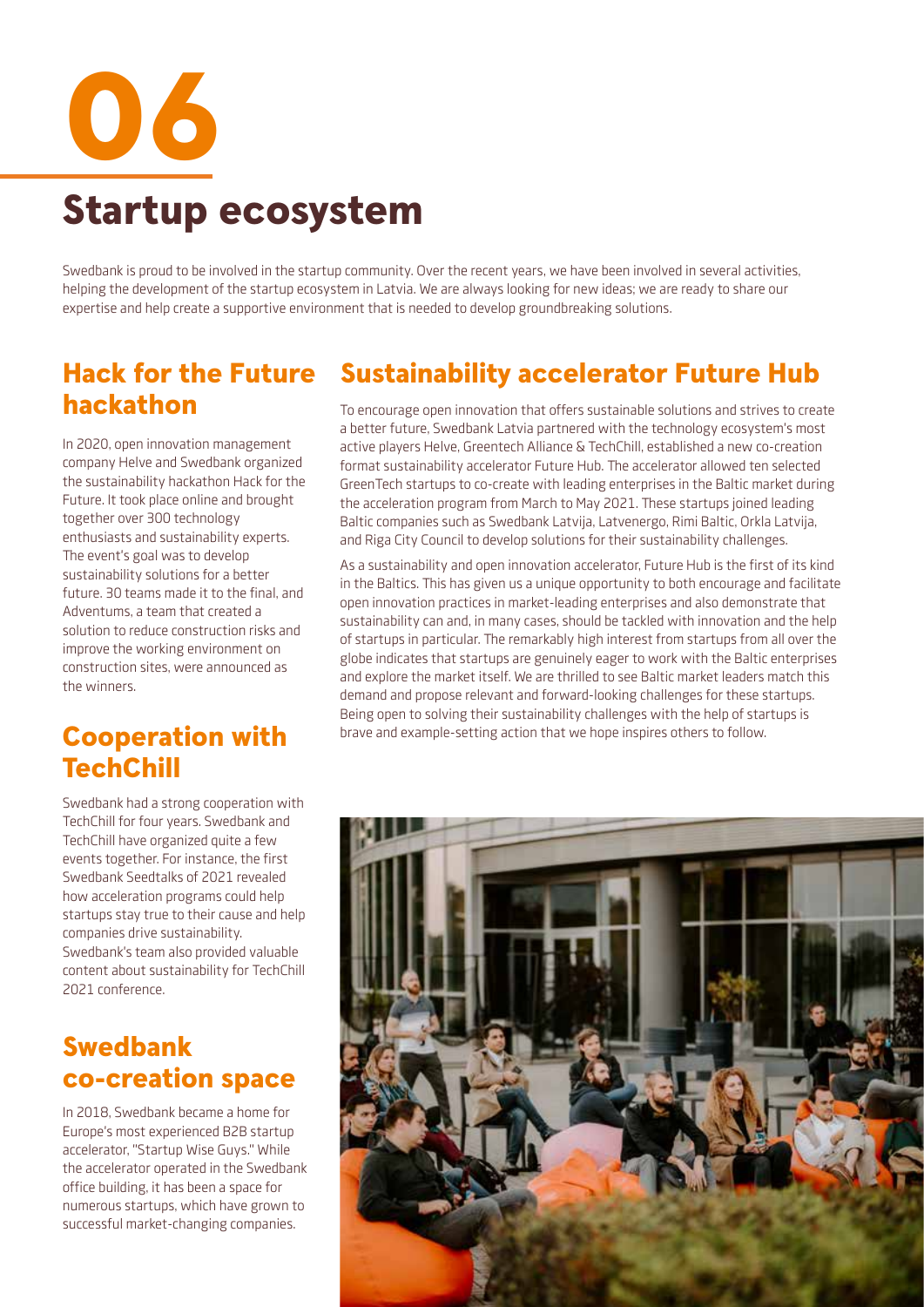

Latvian startup ecosystem is young and dynamic. It is big enough to ensure all advantages of a regional entrepreneur friendly business hub, but it is small enough to provide ample networking opportunities and a sense of belonging. The growth of this ecosystem has been facilitated by a range of stakeholders in the public and private sectors, non-profit organisations and academia. The strongest verticals are Fintech, Deeptech and Drones. Latvia is a great place for starting or expanding business as there are various support mechanisms available.



Kaspars Rožkalns Director General of the Investment and Development Agency of Latvia

"The fintech industry is growing steadily year after year, and new financial services providers, as well as early-stage fintech startups keep emerging to shape the future of finance.

Following a legislative change to the country's stock options policy, Latvia is now ranked as the most startup-friendly country globally, and we are striving to continue this positive trend. Latvia is currently working on a strategy for streamlining the development of startups, and a unique role in this strategy will be given to fintech companies. Our goal is to strengthen the country's position in the international market by providing opportunities to develop fintech companies already working in this sector and by attracting new ones.

Latvia has all the assets to stand out as an innovation centre, to test and develop

the latest and most innovative fintech solutions. We aim at becoming a sandbox where everybody can easily test new ideas. The challenge for all stakeholders is to improve the regulatory framework and expand the necessary infrastructure for fintech startups.We will work on the new strategy in close cooperation with the financial sector, as currently banks in Latvia are not ready to expand their cooperation with the fintech industry.

It is also clear that we need to look for alternative sources of financing like venture capital companies and other funds that are interested in working with fintech companies. A significant challenge is attracting talent and boosting the speed at which we can do it. The new strategy will serve as a roadmap for the next steps, both in improving the legal framework and developing the necessary support instruments."

#### Startup law

The Latvian workforce offers clear value for money, but wages may nevertheless pose a challenge for startups that are taking their first steps in the world of business or are looking for the most talented employees. Introduced in 2017, the Startup Law:

- Defines the startup as scalable business with high economic potential,
- Describes two support mechanisms aimed at easing the labor-related costs, namely, flat social tax EUR 340.90 + 0% personal income tax or 45% co-financing for highly qualified employees.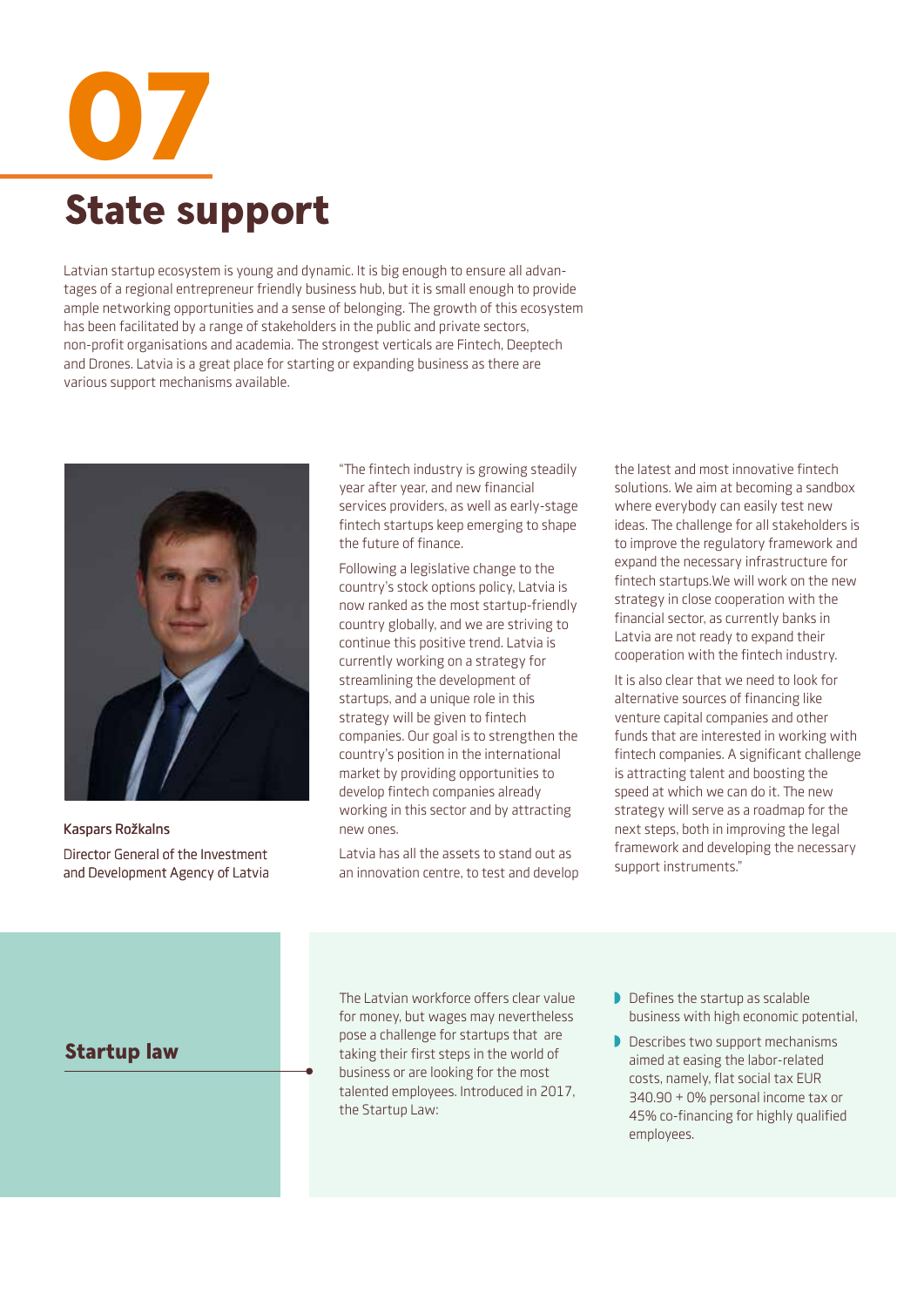#### Stock option regulation Stock options give employees the opportunity to acquire the company's shares for a nominal price or free of charge after a certain period of time, regardless of the company's shares of the current fair value. The employee thus gains the opportunity to sell the shares and earn additional income if the value of the company has increased. The granting of stock options is a bonus payment system that allows companies to attract important employees for several years. Startup Visa Up to five founders of the same company can apply for the Latvian Startup Visa programme that provides non-EU entrepreneurs, their spouses and their children a

temporary residency permit for a maximum period of three years with flexible renewal options. It grants no-visa travel across the whole Schengen Area and allows obtaining a certified eSignature. The main criteria for getting a Startup Visa is an innovative, scalable startup idea with a high growth potential.

#### Number of startup ideas and visa receivers from 2018 to 2020

LIAA estimates that until the end of 2021, the number of start-up visa receivers will be 50% higher due to considerable demand.

#### Direct investment in Latvia (in millions)

In case of startups, the share of foreign investment is more than 80% and main foreign investors are from the USA, EE, GB, RUS, UAE.





#### Other support mechanisms

LIAA (Investment and Development Agency of Latvia) provides various other support mechanisms that may be useful in fostering the growth of the startups. Many startups have recognized the "Promotion of International Competitiveness program" and "Innovation voucher" program. The participating startups should correspond to the eligibility criteria outlined by LIAA. While these are the main support instruments, many other programs are available to develop international competitiveness and innovations.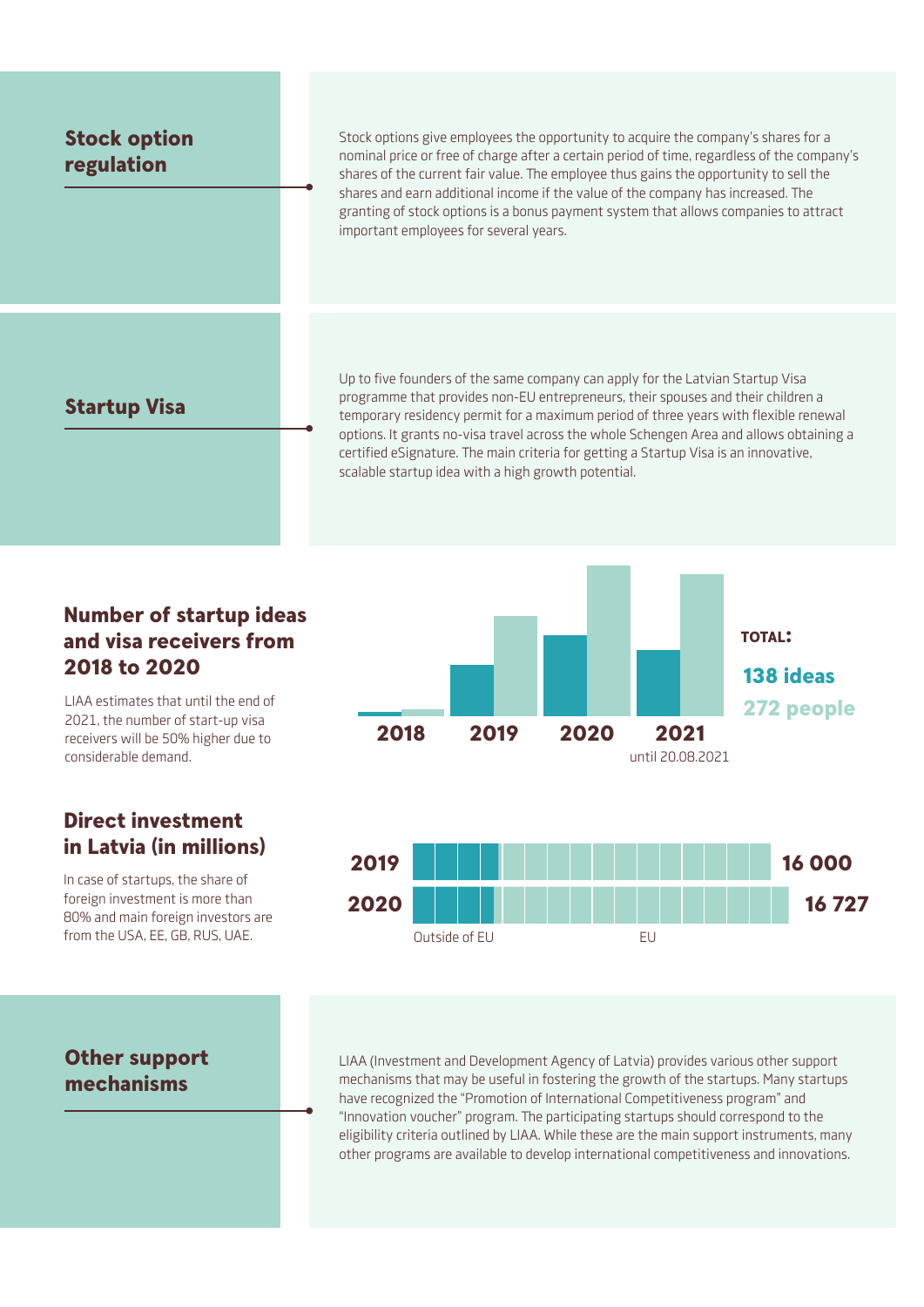Investment landscape 08

 While H1 2020 was when the total number of funding rounds (pre-seed, seed, and Series A) for Baltic startups reached the all-time highest point (108), the number dropped to 84 in H2 2020 due to the beginning of the covid pandemic. Yet already in H1 2021, pre-seed rounds have significantly recovered from the pandemic slow-down, and the number of pre-seed rounds is catching up with the level of H1 2020. Pre-seed and seed funding rounds suffered the biggest decrease during the pandemic, while series A funding rounds have not suffered much during the slow-down. From H1 2020 until H1 2021, there is a stable growth in pre-seed rounding size, currently reaching 300,000 euros. At the same time, seed round size is dropping.

It is important to point out that large Series A and growth rounds are now a regular occurrence in the region. In H1 2021, 649M euros were raised. Thanks to several years of growth, it is the highest amount of capital raised and indicates a certain maturity level that the investment ecosystem has reached. Growth rounds show strong growth, with the number of deals more than doubling, signaling new growth money coming into the Baltic



market. Regarding seed rounds, they are becoming more competitive. Compared to the prior periods, startups raised less capital, at slightly higher valuations, with a lot less traction at the time of investment. This indicates investors are taking more risk, backing less mature startups at the seed stage.

Particularly in Latvia, 2021 is a record year - it is the most successful year during the last ten years! Latvian startups have managed to secure 171 million euros only during the first eight months of 2021. For comparison: 246 million euros have been secured during the last ten years collectively.



Andris K. Berzins Managing Partner at Change Ventures

"The Latvian Fintech ecosystem has been fed by the Startup Wise Guys accelerator program during the past couple of years as the backer of a number of pre-seed teams, including Partly, Agroplatforma and Flipful. Nordigen, a long-time player in the country, has continued to attract seed capital, culminating in the 2.1M round led by Black Pearls VC in June 2021. Jeff App is the main new entrant, backed largely by Estonian business angels in early 2020 and again in 2021. The amount of funding raised per 6

months grew in 2H 2020 to 6.5M Euros thanks to Mintos' crowdfunding campaign for their Series A, largely raised from their customers. However, no pre-seed or seed deals closed during the latter half of 2020, as funding slowed for very early stage teams in general."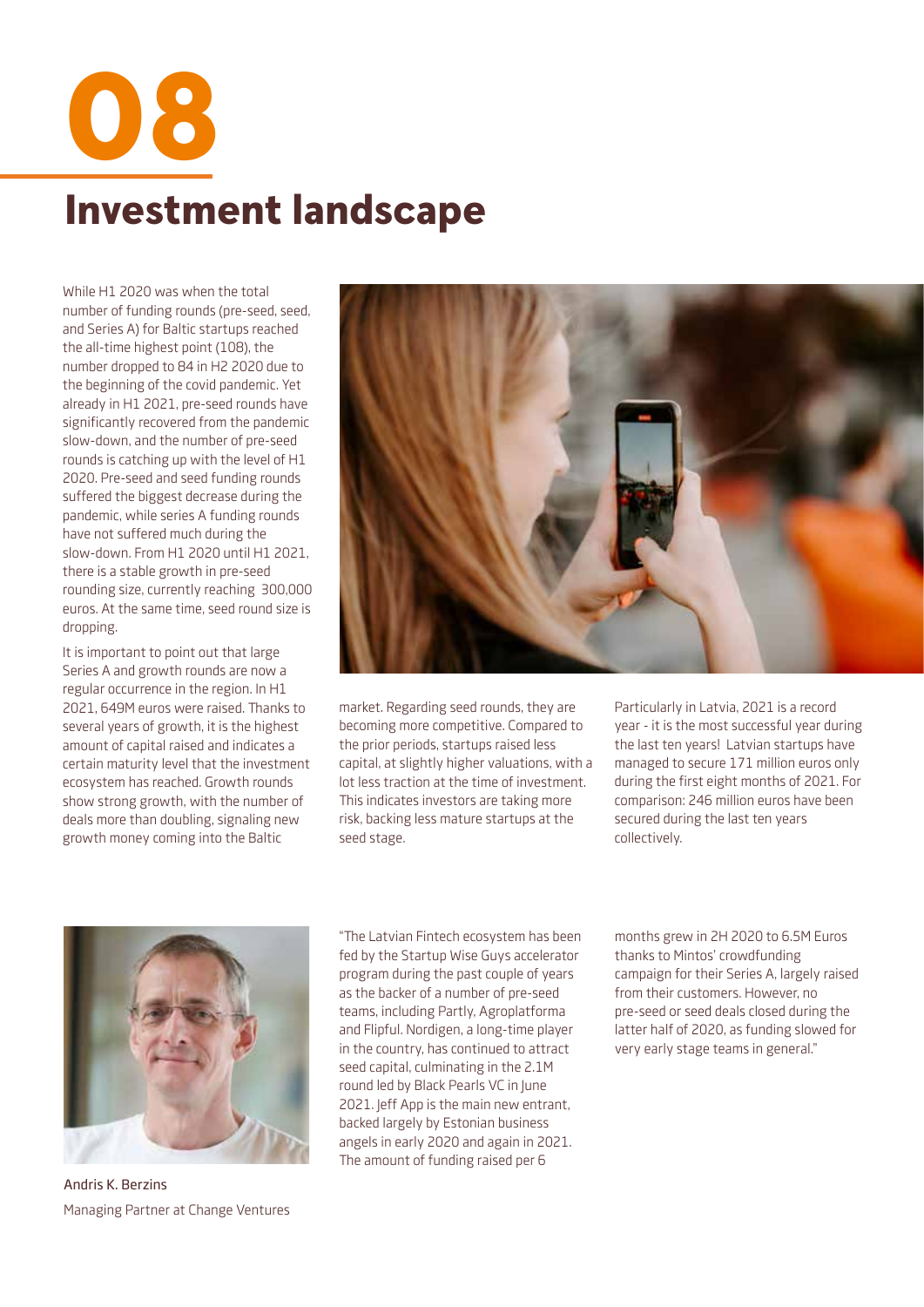Infrastructure & Regulation 09



Marine Krasovska

Director of the Financial Innovation Department, Financial and Capital Market Commission (FCMC)

"A much anticipated event in connection with Fintech and the financial sector in general is the new Financial Sector Development Plan for the upcoming three years, prepared under the auspices of the Ministry of Finance and expected to be finalised by October 2021. The plan will serve as an important point of departure determining the main priorities for the entire sector, also containing a more detailed plan of activities with defined objectives, timelines and institutions in charge.

Already at this stage we can predict that a greater emphasis on strategic level will be put on the role of innovations like AI, and open data, as well on the setup of environment and infrastructure for adaption of innovations and financial technologies. The establishment of cooperation between Fintech and national institutions is one of success factor in raising the industry. Latvia did significant progress forward straighten AML risk management and now is open to focus on financial sector's growth and development.

A great share of the new strategy's objective will be focus on the national Fintech ecosystem – how to eliminate any barriers, improving regulation and licensing process to boost innovation. We need to tackle the current trend of 'innovation stagnation', when most of the resources are funnelled into the digitalisation of already existing processes rather than invested in new innovations.

For the Latvian Fintechs to thrive, first of all we need to expand the talent base, mainly through digital skills and various educational programs in IT, Data science, and business, as well as to work on attracting suitable resources from abroad. We should also strive to raise risk capital availability, especially for startups that might spur creativity and innovation in the sector. The state could provide here a safe testbed for ideas that could later on be upscaled on a wider European level. Finally, due national leadership is needed in providing access to open data, which is impossible without sufficient engagement from state-run institutions. A wider incorporation of open data could boost the emergence of new skills and let us, with the help of new technologies, spot trends and tendencies that are hard to capture manually.

With that being said, let us not forget about all the advantages that already exist in Latvia: start-up law providing for state aid (see "Law on Aid for the Activities of Start-up Companies"), startup visa instrument, new regulation on employee stock options, the still fairly lower costs of doing business, the top-level infrastructure, e.g., a fast and reliable internet connection, submission of electronic signed documents at the most of state the institutions and the regulatory sandbox available. All of these perks create the value proposition and deserve solid marketing, most preferably under a unified Latvian Fintech brand."

#### Participate in FCMC Innovation Hub

The Innovation Hub is a special contact-point for FinTech and Startups to ask questions and receive guidance directly from FCMC experts about innovative financial products, services or business models under development, licensing requirements, supervision and regulations (including PSP, AML, IT security, crowdfunding, crypto, etc.).

#### **What kind of benefits Innovation Hub may give you?**

- get quick guidelines about whether a new service or business model could be subject to any regulation of the financial sector
- understand the requirements for the supervision of the regulated financial sector and policy application
- identify potential issues that the authors of the business idea should solve during further development
- get advise on the FCMC approach regarding the implementation of innovative solutions, including IT security field
- obtain support in licensing issues.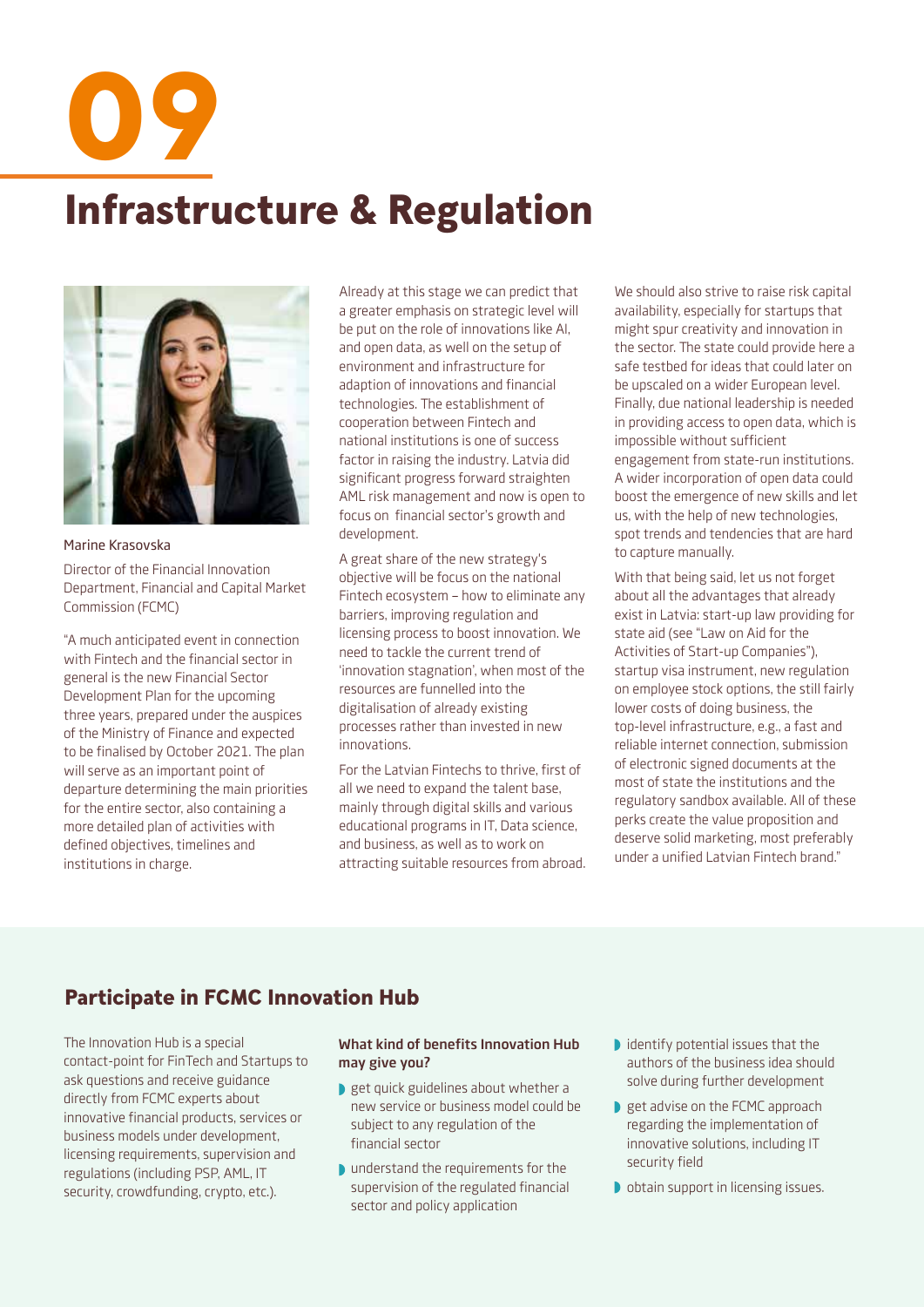

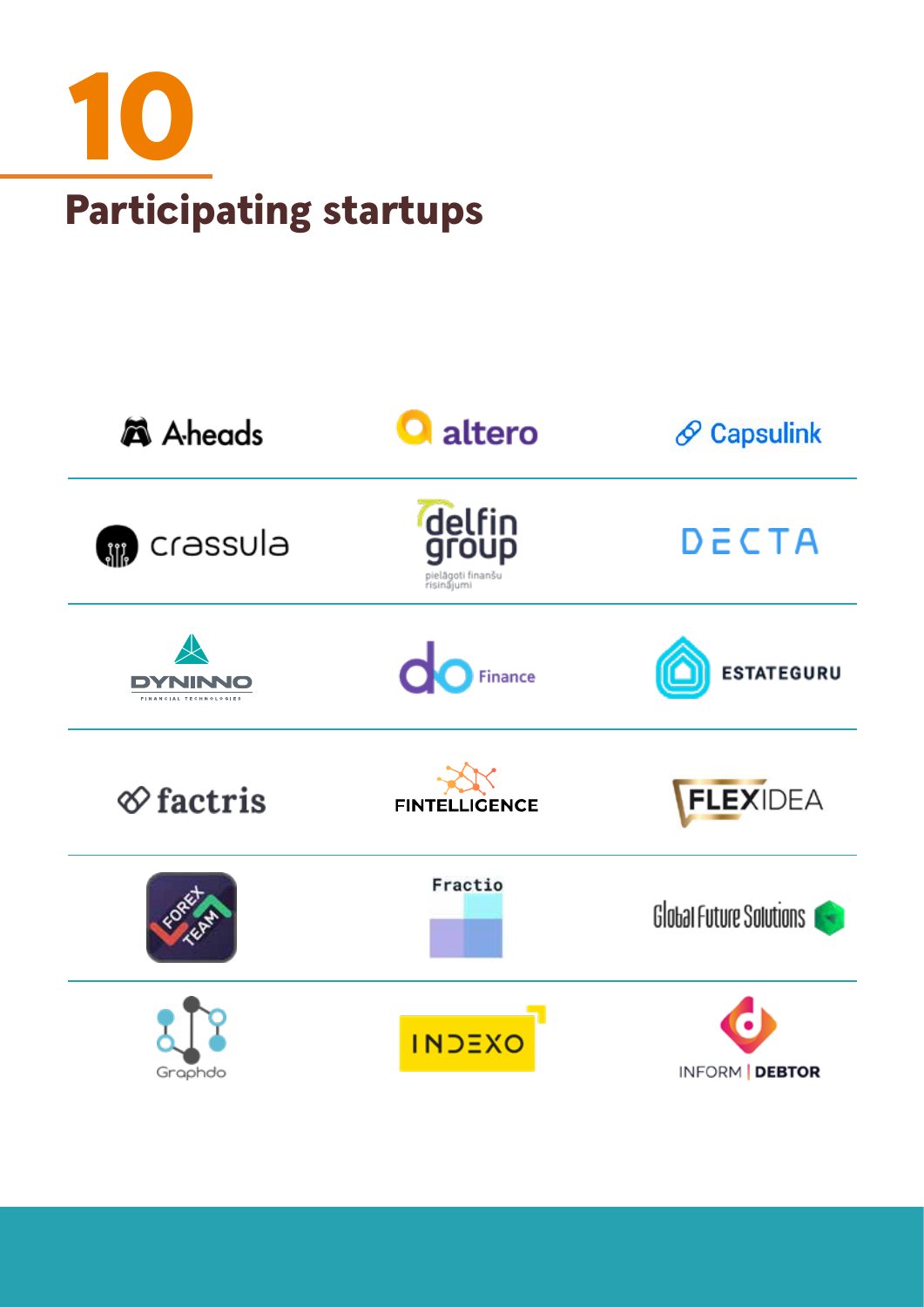